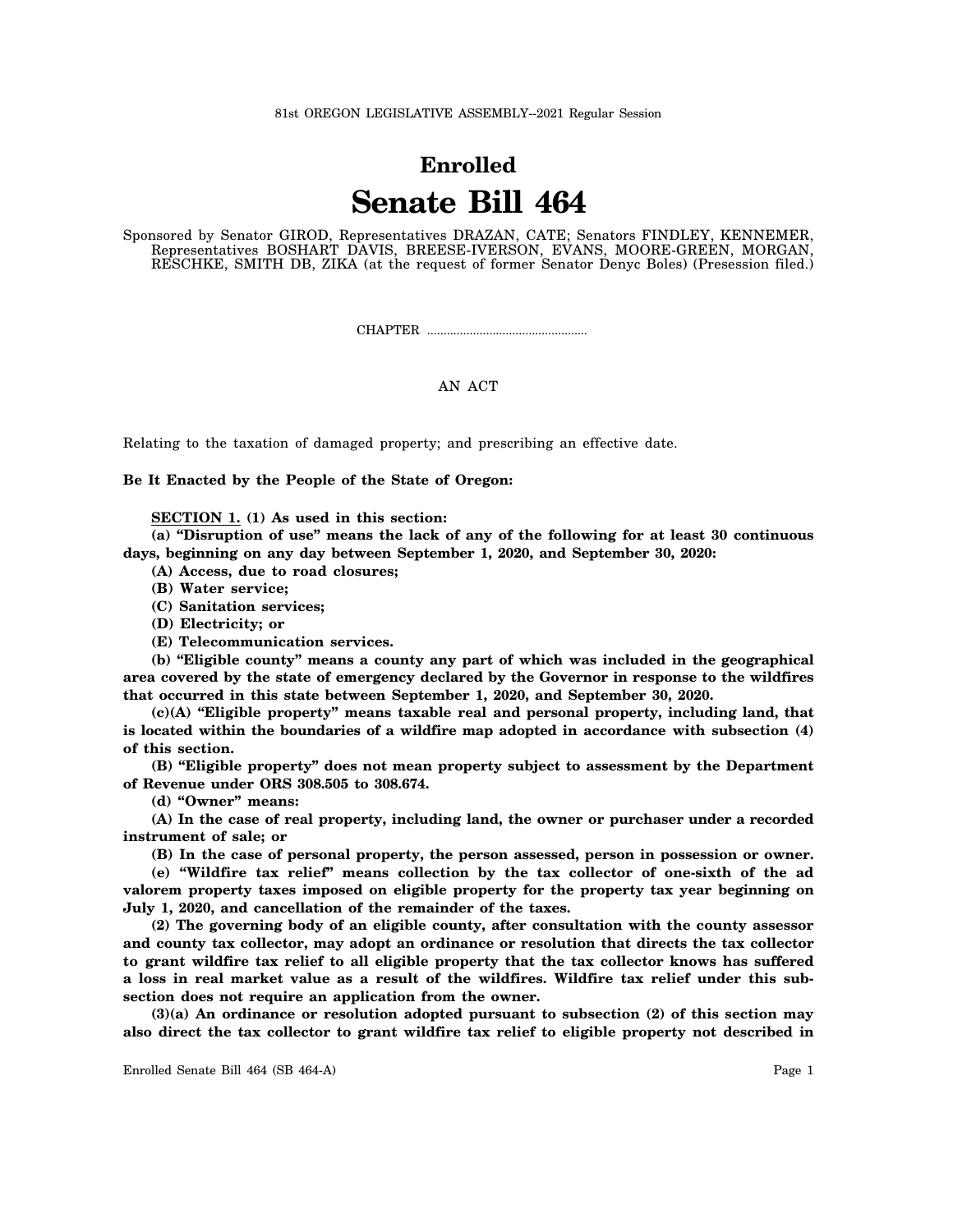**subsection (2) of this section that suffered damage, or disruption of use, as a result of the wildfires.**

**(b) Wildfire tax relief under this subsection requires the owner of eligible property to file an application that demonstrates to the satisfaction of the tax collector the property's eligibility for wildfire tax relief. An application must be filed before July 1, 2022, or an earlier date if the ordinance or resolution so provides.**

**(c) The ordinance or resolution shall set forth:**

**(A) The application forms and process; and**

**(B) Clear and objective standards for determining eligibility for wildfire tax relief under this subsection.**

**(d)(A) Eligible property that is the subject of an application approved by the tax collector in accordance with this subsection shall be granted wildfire tax relief.**

**(B) An owner whose application is rejected in accordance with this subsection may appeal the rejection to the governing body of the county. The governing body's decision on appeal is final.**

**(4) An ordinance or resolution adopted pursuant to this section must include, as the product of a public process that includes an opportunity for public comment, a wildfire map, in any media or format, that:**

**(a) Establishes the boundaries within which wildfire tax relief may be granted under an ordinance or resolution adopted pursuant to this section; and**

**(b) Identifies the eligible property within the boundaries that is granted wildfire tax relief under subsection (2) of this section.**

**(5) An ordinance or resolution adopted pursuant to this section may apply retroactively but is not valid unless it becomes effective within 45 days following the effective date of this 2021 Act.**

**(6) If wildfire tax relief granted under this section results in an overpayment of taxes paid on eligible property, the amount of the overpayment determined under this section shall be refunded to the owner of the eligible property as if the owner were an applicant entitled to a refund under ORS 311.806 (1)(i) for the proration of taxes under ORS 308.425.**

**(7) It is the intent of the Legislative Assembly that this section and ORS 308.425 shall operate concurrently for the property tax year beginning on July 1, 2020. Accordingly, in applying this section, the provisions of this section shall supersede the provisions of ORS 308.425. The provisions of ORS 308.425 may be applied without reference to this section.**

**SECTION 2. Section 1 of this 2021 Act is repealed on January 2, 2023.**

**SECTION 3. This 2021 Act takes effect on the 91st day after the date on which the 2021 regular session of the Eighty-first Legislative Assembly adjourns sine die.**